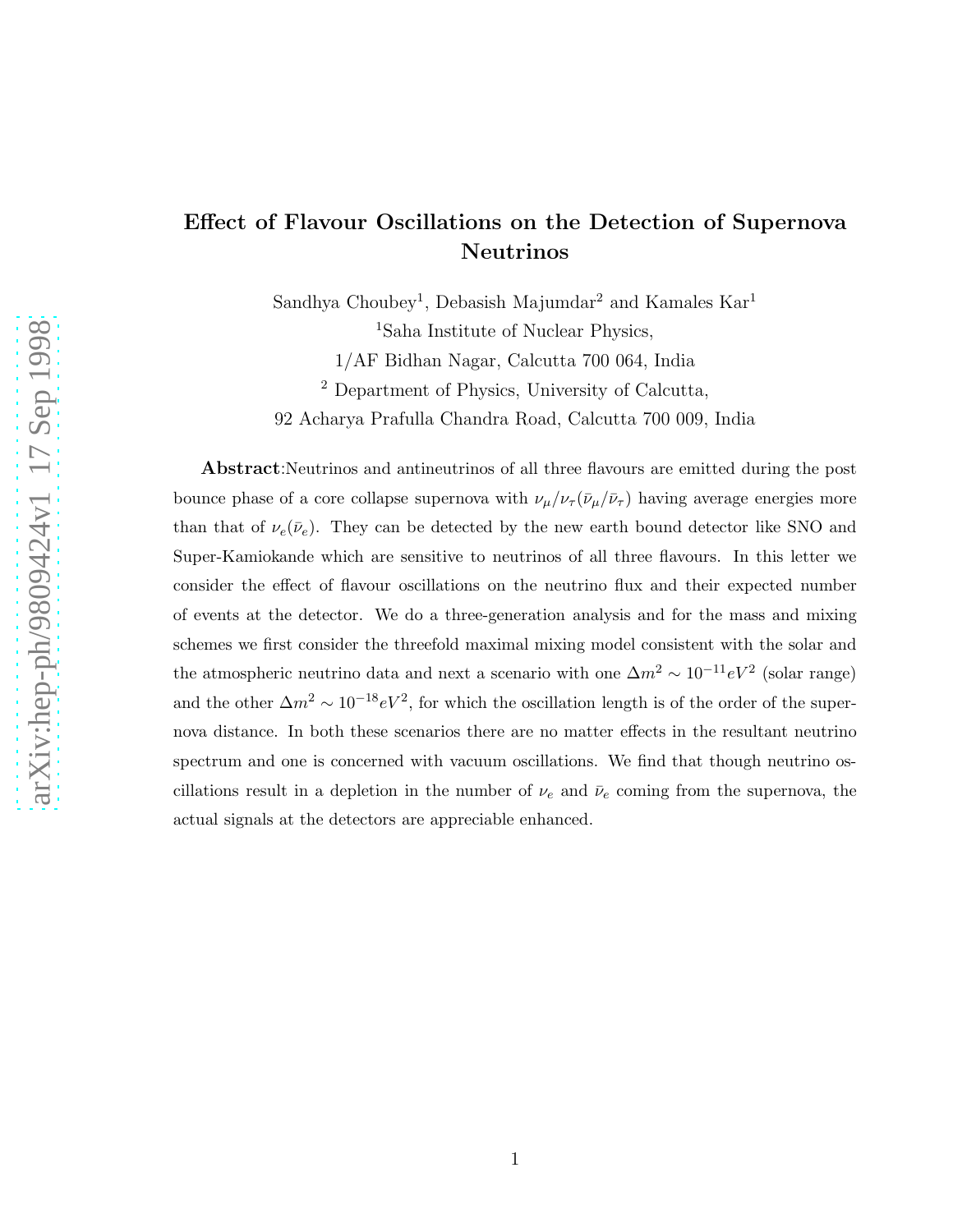The question whether neutrinos are massive or not has been answered. After 537 days of data on atmospheric neutrinos the Super-Kamiokande has finally confirmed the existence of non-zero oscillations and hence mass for the muon neutrinos [\[1](#page-8-0)]. The Super-Kamiokande (SK) data confirmed the depletion in the atmospheric muon neutrino flux which the Kamiokande, IMB and the Soudan experiments had observed before. At 90% C.L. the mixing parameters allowed by all the atmospheric neutrino experiments combined are  $[2] 5 \times 10^{-4} eV^2 \le \Delta m^2 \le 6 \times 10^{-3} eV^2$ ,  $sin^2 2\theta \ge 0.8$  for the  $\nu_\mu - \nu_\tau$  channel and  $10^{-3} \le \Delta m^2 \le 7 \times 10^{-3} eV^2$ ,  $sin^2 2\theta \ge 0.8$  for the  $\nu_\mu - \nu_s$   $(\Delta m^2 > 0)$  oscillation mode, while the oscillation parameter region for the  $\nu_\mu-\nu_e$  mode is completely ruled out by the data from the CHOOZ experiment[[3\]](#page-8-0). The other puzzle which has warranted neutrino oscillations as a possible solution is the solar neutrino deficit problem. The three solar neutrino detectors, the Homestake, Kamiokande and Gallex (also Sage) have been observing neutrino flux far less than that predicted by the standard solar model [\[4](#page-8-0)]. This deficit can be explained by neutrino oscillations in vacuum for  $\delta m^2 \sim$  $0.615 \times 10^{-10} eV^2$  $0.615 \times 10^{-10} eV^2$  $0.615 \times 10^{-10} eV^2$  and  $sin^2 2\theta \sim 0.864$  [[5\]](#page-9-0) or by MSW resonant flavour conversions [[6](#page-9-0)] for  $\Delta m^2 \sim 5.4 \times 10^{-6} eV^2$  and  $sin^2 2\theta \sim 7.9 \times 10^{-3}$  (non-adiabatic solution) and  $\Delta m^2 \sim 1.7 \times 10^{-5} eV^2$  and  $sin^2 2\theta \sim 0.69$  (large angle solution) [\[7](#page-9-0)]. The first results from the SK solar neutrino flux measurements favor the long wavelength vacuum oscillation solutionwith large angle mixing [[8](#page-9-0)]. When the SK solar  $\nu$  data is combined with the earlier data then the corresponding values are  $\Delta m^2 \sim 6.5 \times 10^{-11} eV^2, sin^2 2\theta \sim 0.75$ for vacuum oscillations and  $\Delta m^2 \sim 5 \times 10^{-6} eV^2$ ,  $sin^2 2\theta \sim 5.5 \times 10^{-3}$  for non-adiabatic MSW resonant flavour conversion [\[9\]](#page-9-0). The threefold maximal mixing model[[10, 11](#page-9-0)] can explain both the solar and the atmospheric neutrino data simultaneously[[12\]](#page-9-0). In a recent paper[[13](#page-9-0)] it has been shown that the maximal mixing model can account for both the SK atmospheric data and the CHOOZ data provided the relevant  $\Delta m^2$  is in the range  $4 \times 10^{-4} eV^2 \le \Delta m^2 \le 1.5 \times 10^{-3} eV^2$ , along with the solar  $\nu$  data. One hopes to find a definite solution to the solar neutrino problem once the Sudbury Neutrino observatory (SNO) which is the first heavy water detector becomes operational [\[14](#page-9-0)]. Though one of the principal motivation for these two detectors was to throw light on the solar neutrino problem but they are equally useful for detecting the neutrinos from a nearby supernova event.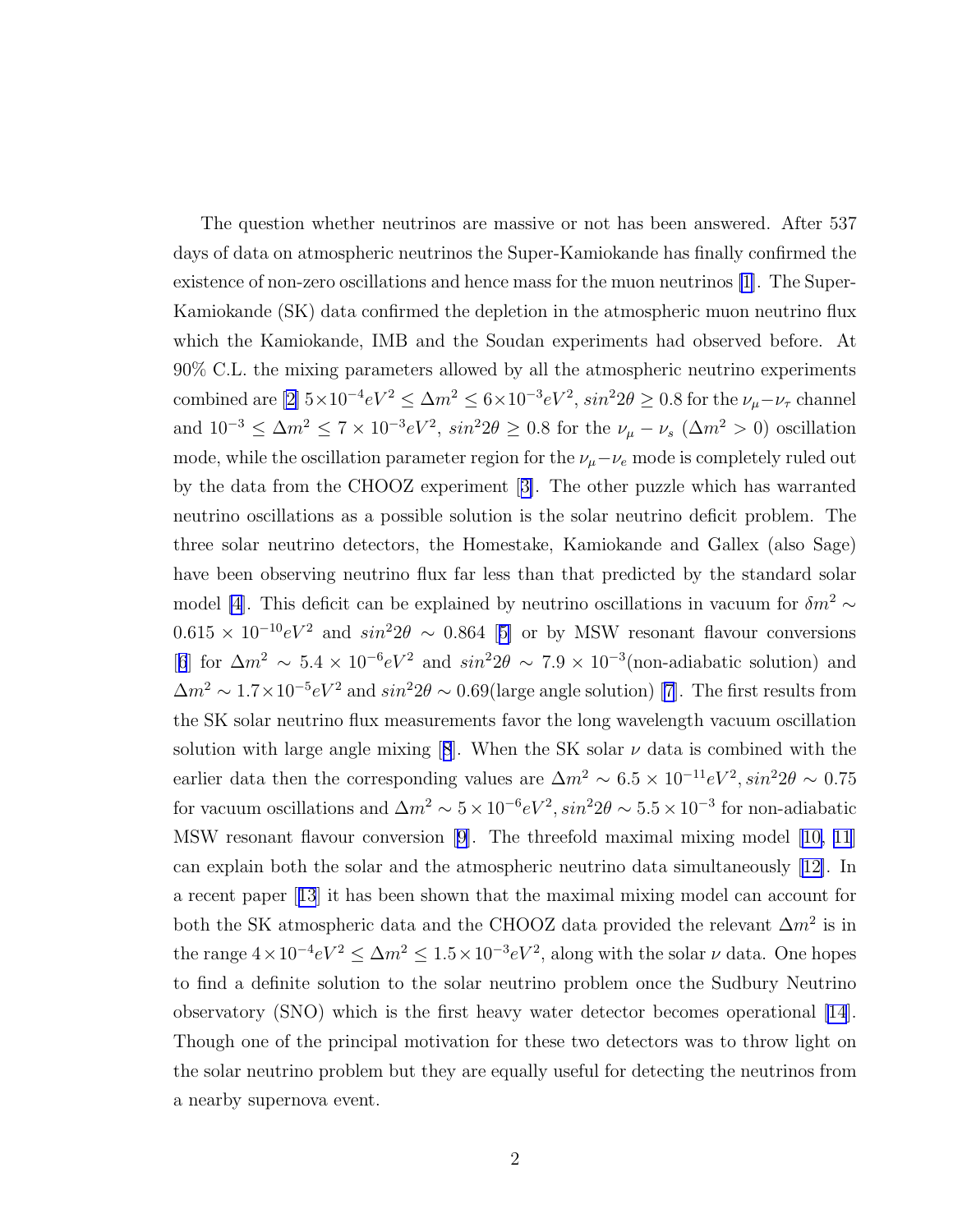The core of a massive star  $(M \geq 8M_{\odot})$  starts collapsing once it runs out of nuclear fuel. The collapse continues to densities beyond the nuclear matter density after which a bouncing of the in falling matter takes place leading to supernova explosion and the formation of a protoneutron star. Only a small fraction of the huge gravitational energy released in the process goes into the explosion and all the rest of the energy is carried away by neutrinos and antineutrinos of all three flavours. These neutrinos for galactic supernova events can be detected by detectors like the SNO and SK. In contrast to the solar, the atmospheric as well as the accelerator/ reactor neutrinos where one has neutrino flux of a single flavour at the source, postbounce supernova neutrinos (antineutrinos) start from the source in all three flavours but with  $\nu_\mu/\nu_\tau$  $(\bar{\nu}_{\mu}/\bar{\nu}_{\tau})$  having average energies more than that of  $\nu_e(\bar{\nu}_e)$  and it is an interesting problem to study whether their flux and their signal at the terrestrial  $\nu$  detectors get appreciably altered in reaching the earth if neutrinos do oscillate. In this work we give quantitative predictions for the number of neutrino events coming from a typical type II supernova at a distance of 10kpc in both SNO and SK and show how the number of events for each detection process would change in case oscillations do take place.

There have been various attempts before to estimate the effect of non-zero neutrino mass and mixing on the expected neutrino signal from a galactic supernova. Matter enhanced resonant flavour conversion has been observed to have a large effect on the  $\nu_e$ signal [[15](#page-9-0), [16, 17\]](#page-9-0). The  $\bar{\nu}_e$  events of course remain unchanged in this case. With vacuum oscillations we can expect an increase in both the  $\nu_e$  and  $\bar{\nu}_e$  signal. Burrows et al. [[16\]](#page-9-0) have considered for SNO, the effect of vacuum oscillations as well and have found that with two-flavours the effect of vacuum oscillations on the signal is small, using their model predictions for the different  $\nu$  luminosities.

We have considered a three-generation mixing scheme and have calculated the effect of neutrino oscillations on the signal from a 20  $M_{\odot}$  supernova model developed recently [\[19](#page-9-0)]. First we do our calculations for the threefold maximal mixing model consistent with the solar  $(\Delta m^2 \sim 10^{-11} eV^2)$  and the atmospheric neutrino data  $(\Delta m^2 \sim 10^{-3} eV^2)$ . For  $\Delta m^2 \sim 10^{-3} eV^2$  normally we expect matter enhanced resonance in the supernova. But for the particular case of maximal mixing it has been shown before, both numerically[[20](#page-9-0)] and analytically [\[21\]](#page-10-0), that there are absolutely no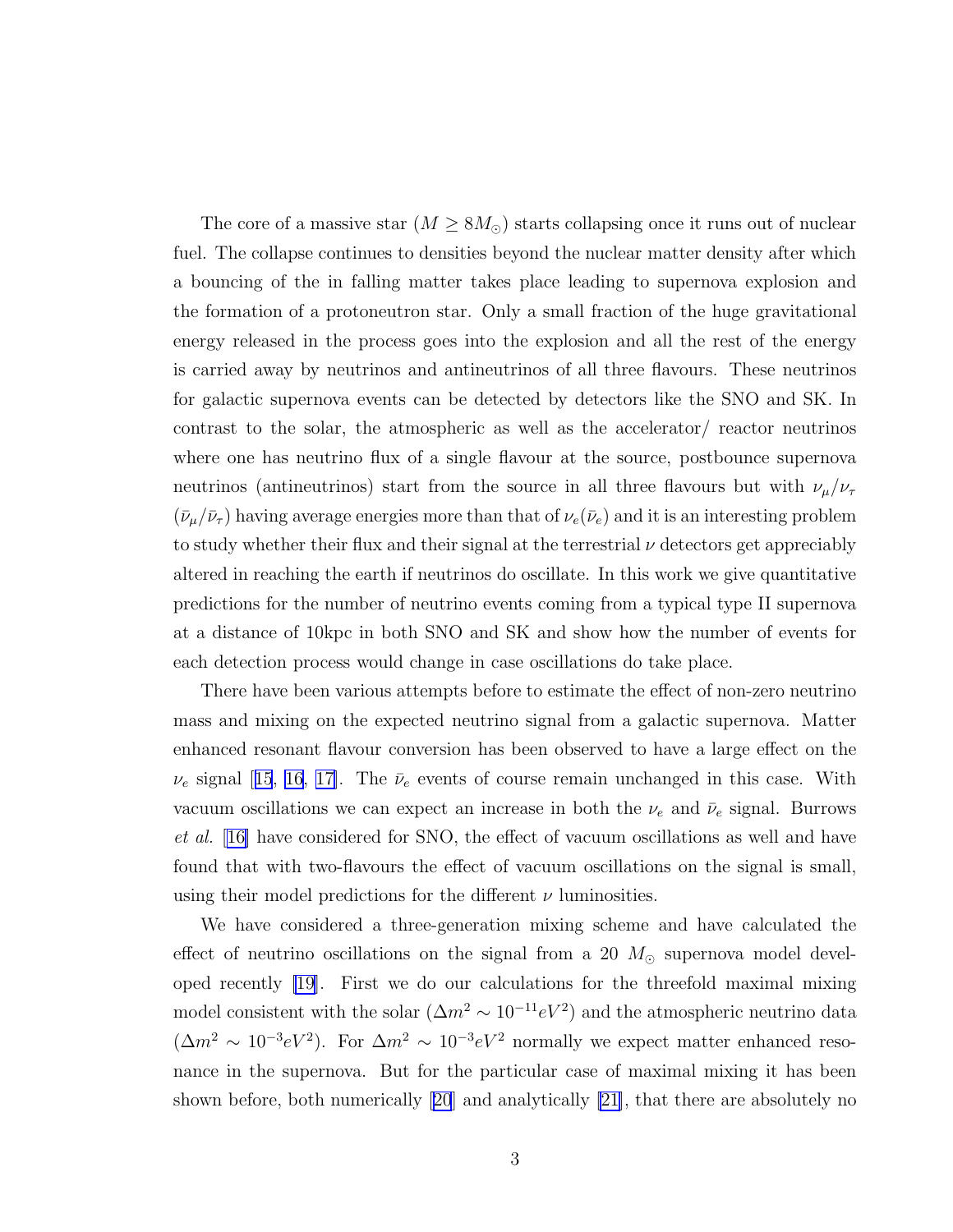<span id="page-3-0"></span>matter effects in the resultant neutrino spectrum on earth. Though the arguments in both these previous papers are for solar neutrinos, extension to the case of supernova neutrinos is straightforward. Hence in this scheme we are concerned with vacuum oscillations. We also consider a second scenario where we take one of the mass square differences in the solar vacuum oscillation solution range while the other is  $\sim 10^{-18} eV^2$ where the oscillations wavelength  $\lambda \sim L$ , the distance of the supernova from the earth and hence oscillations are observable in the neutrino spectrum. In this scenario of course there is no chance of a MSW resonance and we have vacuum oscillations. We find appreciable enhancement in the expected  $\nu_e$  and  $\bar{\nu}_e$  charge current events for both SNO and SK in both scenarios even with vacuum oscillations.

The differential number of neutrino events at the detector for a given reaction process is

$$
\frac{d^2S_{\nu}}{dEdt} = \frac{n}{4\pi L^2} N_{\nu}(t)\sigma(E)f_{\nu}(E)
$$
\n(1)

One uses for the number of neutrinos produced at the source  $N_{\nu}(t) = L_{\nu}(t)/\langle E_{\nu}(t)\rangle$ where  $L_{\nu}(t)$  is the neutrino luminosity and  $\langle E_{\nu}(t)\rangle$  is the average energy. In (1)  $\sigma(E)$ is the reaction cross-section for the neutrino with the target particle,  $L$  is the distance of the neutrino source from the detector  $(10kpc)$ , n is the number of detector particles for the reaction considered and  $f_{\nu}(E)$  is the energy spectrum for the neutrino species involved. For the neutrino luminosity and average energy we use the values of Totani *et al.* [\[19\]](#page-9-0) for a 20  $M_{\odot}$  type II supernova model based on the hydrodynamic code developed by Wilson and Mayle. Though in their paper Totani *et al.* observe that the neutrino spectrum is not a pure black body, but we as a first approximation use a Fermi-Dirac spectrum for the neutrinos, charaterised by the  $\nu$  temperature alone for simplicity. The effect of a chemical potential is to cut the high energy tail of the neutrino spectrum and we also study it's effect on the the  $\nu$  signal and on the enhancement of the signal when oscillations are introduced. We find the  $\nu$  signal for the various detection processes as a function of energy by integrating out time from (1). By integrating (1) over energy as well we get the total number of events for the reaction concerned. These are the expected number of events.

In the presence of oscillations of massive neutrinos more energetic  $\nu_\mu(\bar{\nu}_\mu)$  and  $\nu_\tau(\bar{\nu}_\tau)$ get transformed into  $\nu_e(\bar{\nu}_e)$  which modifies the numbers that we obtain using (1). The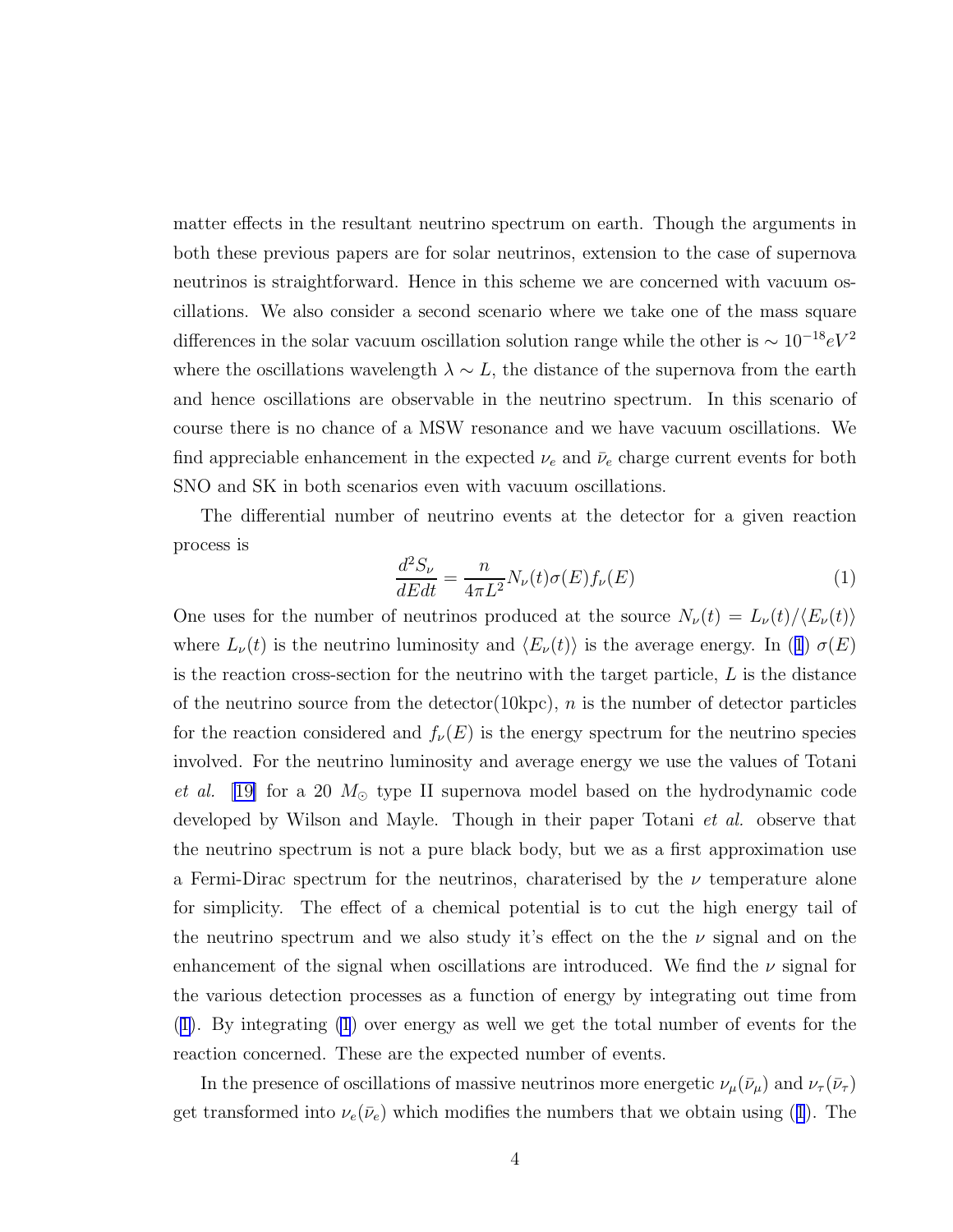general expression for the probability that an initial  $\nu_{\alpha}$  gets converted to a  $\nu_{\beta}$  after traveling a distance  $L$  in vacuum is

$$
P_{\nu_{\alpha}\nu_{\beta}} = \delta_{\alpha}\beta - 4\sum_{j>i} U_{\alpha i} U_{\beta i} U_{\alpha j} U_{\beta j} \sin^2 \frac{\pi L}{\lambda_{ij}} \tag{2}
$$

where  $\alpha = e, \mu, \tau, ...$  and  $i, j = 1, 2, 3, ...$ 

- $\lambda_{ij} = 2.5 \times 10^{-3} km \frac{E}{MeV}$  $eV^2$  $\Delta m^2_{ij}$
- $\Delta m_{ij}^2 = m_j^2 m_i^2$

 $U_{\alpha i}$  are the components of the mixing matrix. For the mass and mixing parameters we consider two scenarios.

• scenario 1: Here we consider threefold maximally mixed neutrinos with the mass spectrum  $\Delta m_{13}^2 \approx \Delta m_{23}^2 \sim 10^{-3} eV^2$  corresponding to the atmospheric range while  $\Delta m_{12}^2 \sim 10^{-11} eV^2$  in accordance with the solar neutrino problem. The oscillations due to all the mass differences are averaged out to  $1/2$  as  $\lambda << L$ , and hence the expression for the various probabilities in this case relevant for us are [\[11](#page-9-0), [12\]](#page-9-0)

$$
P_{\nu_e \nu_e} = \frac{1}{3} \tag{3}
$$

$$
P_{\nu_{\mu}\nu_{e}} + P_{\nu_{\tau}\nu_{e}} = 1 - P_{\nu_{e}\nu_{e}} \tag{4}
$$

We call this Case 1.

• scenario 2: Here we set  $\Delta m_{12}^2 \sim 10^{-18} eV^2$  for which  $\lambda \sim L$  and the oscillation effects are observable while  $\Delta m_{13}^2 \approx \Delta m_{23}^2 \sim 10^{-11} eV^2$  (solar range). If we consider the Maiani parametrisation of the mixing matrix U [\[22\]](#page-10-0) then the expression for the probabilities are

$$
P_{\nu_e \nu_e} = 1 - \sin^2 2\theta_{12} \cos^4 \theta_{13} \sin^2 \frac{\pi L}{\lambda_{12}} - \frac{1}{2} \sin^2 2\theta_{13} \tag{5}
$$

$$
P_{\nu_{\mu}\nu_{e}} + P_{\nu_{\tau}\nu_{e}} = 1 - P_{\nu_{e}\nu_{e}} \tag{6}
$$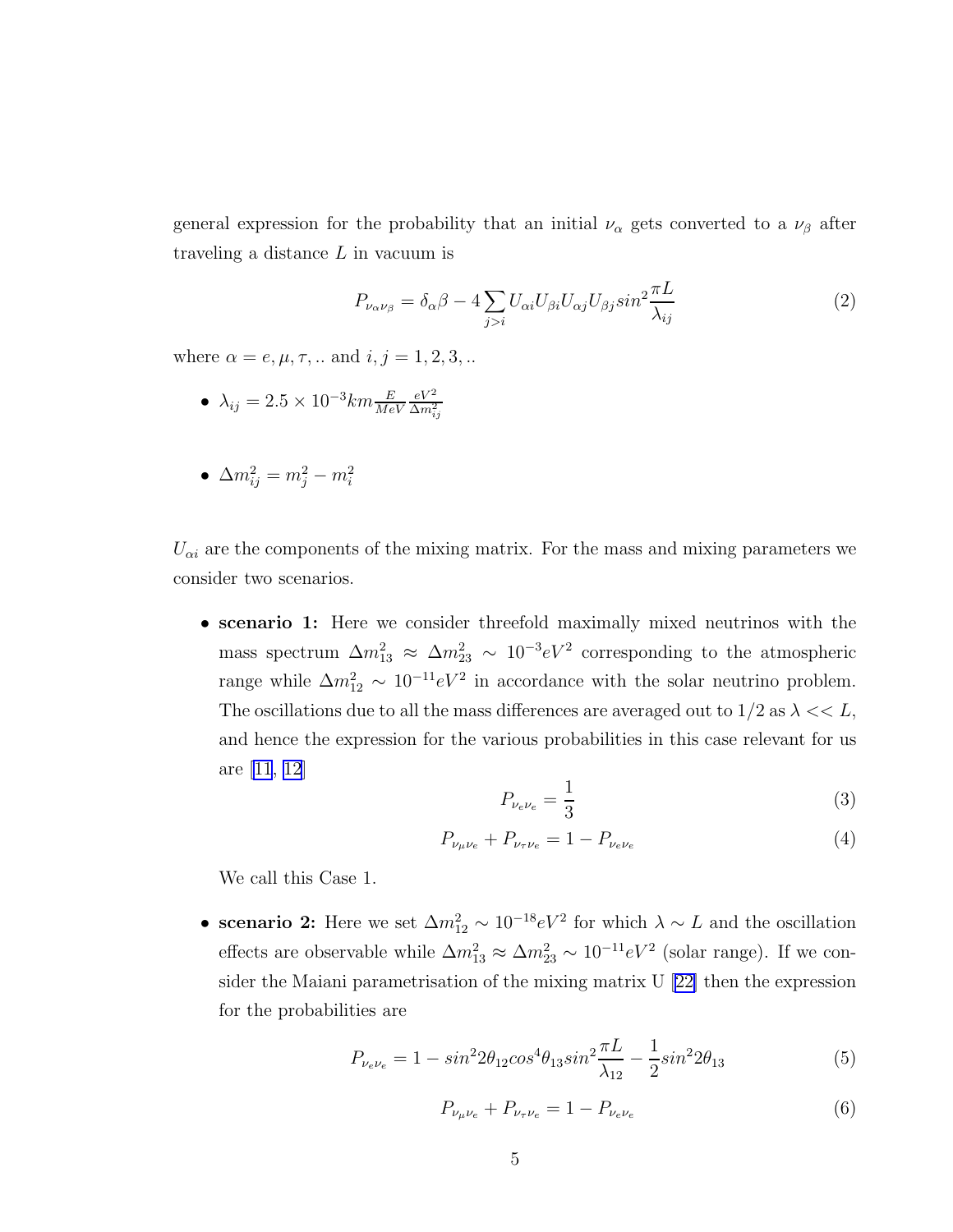For this case the oscillations due to  $\Delta m_{13}^2$  and  $\Delta m_{23}^2$  are averaged out as the neutrinos travel to earth but those due to  $\Delta m_{12}^2$  survive. For  $\theta_{13}$  we consider two sets of values allowed by the solar  $\nu$  data. We have done our calculations for  $\sin^2 2\theta_{13} = 1.0$  (the maximum allowed value) and with  $\sin^2 2\theta_{13} = 0.75$  (the best fit value) [\[9\]](#page-9-0). The first set is called Case 2a while the second is called Case 2b. Since nothing constrains  $\Delta m_{12}^2$  in this scenario we can vary  $\theta_{12}$  and study it's effect on the  $\nu$  signal. We have tabulated our results for  $\sin^2 2\theta_{12} = 1.0$  since it gives the maximum increase in the signal from the no oscillation value.

The corresponding expressions for the antineutrinos will be identical. We note that because the energy spectra of the  $\nu_{\mu}$  and  $\nu_{\tau}$  are identical, we do not need to distinguish them and keep the combination  $P_{\nu_{\mu}\nu_{e}} + P_{\nu_{\tau}\nu_{e}}$ . We have made here a three-generation analysis where all the three neutrino flavours are active. Hence if both the solar  $\nu$ problem and the atmospheric  $\nu$  anomaly require  $\nu$  oscillation solutions, then in the scenario 2, the atmospheric data has to be reproduced by  $\nu_{\mu} - \nu_{s}$  oscillations. We are interested in this scenario as only with neutrinos from a supernova can one probe very small mass square differences  $\sim 10^{-18} eV^2$ . To find the number of events with oscillations we will have to fold the expression [\(1](#page-3-0)) with the expressions for survival and transition probabilities for the neutrinos for all the cases considered.

In Table 1 we report the calculated number of expected events for the main reactions in  $H_2O$  and  $D_2O$ . Column 2 of Table 1 gives the expected numbers for the model under consideration when the neutrino masses are assumed to be zero. Column 3,4,5 give the corresponding numbers for the two neutrino mixing scenarios that we have considered (see Table 1 for details). All the numbers tabulated have been calculated for 1 kton of detector mass. To get the actual numbers we have to multiply these numbers with the relevant fiducial mass of the detector. The efficiency of both the detectors (SNO and SK) is taken to be 1 [\[19](#page-9-0), [23, 24\]](#page-10-0). The energy threshold is taken to be 5 MeV for both SK [\[23](#page-10-0)] and SNO [\[24\]](#page-10-0). For the cross-section of the  $(\nu_e-d),(\bar{\nu}_e-d),(\nu_x-d)$  and  $(\bar{\nu}_e-p)$ reactionswe refer to [[25](#page-10-0)]. The cross-section of the  $(\nu_e(\bar{\nu}_e) - e^-)$  and  $(\nu_x - e^-)$  scattering has been taken from [\[27](#page-10-0)] while the neutral current  $(\nu_x - ^{16}O)$  scattering cross-section istaken from [[23\]](#page-10-0). For the <sup>16</sup> $O(\nu_e - e^{-})^{16}F$  and <sup>16</sup> $(\bar{\nu}_e, e^{+})^{16}N$  reactions we refer to [[26](#page-10-0)] where we have used the cross-sections for the detector with perfect efficiency. From a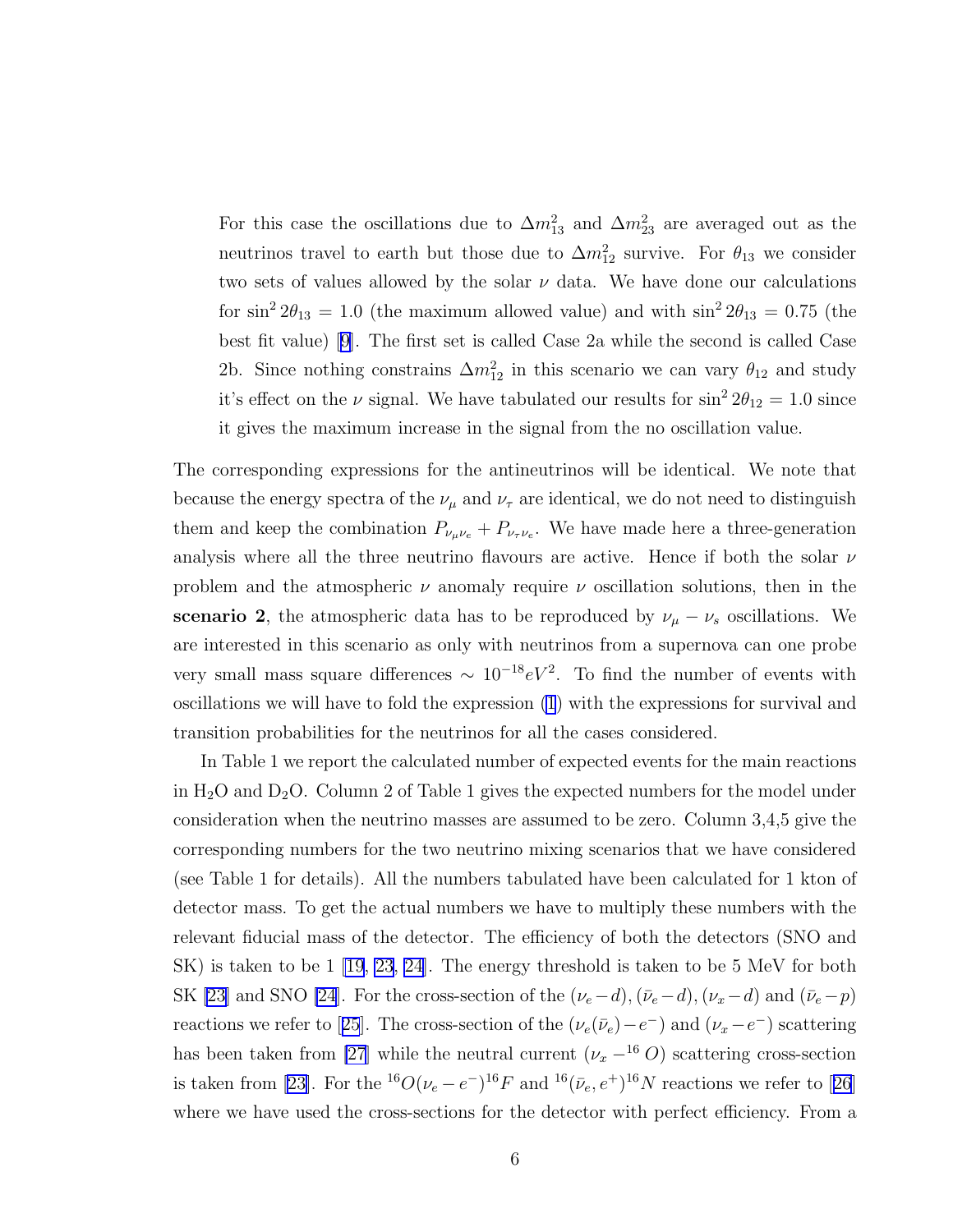comparison of the predicted numbers in Table 1, it is evident that neutrino oscillations play a significant role in supernova neutrino detection. For the neutral current sector the number of events remain unchanged as the interaction is flavour blind.

The 32 kton of pure water in SK detects neutrinos primarily through the capture of  $\bar{\nu}_e$  on protons  $(\bar{\nu}_e p \to n e^+)$  and  $(\nu_e (\bar{\nu}_e) - e^-)$  scattering. The energy threshold for <sup>16</sup> $O(\nu_e, e^{-})^{16}F$  is 15.4 MeV and that for <sup>16</sup> $O(\bar{\nu}_e, e^{+})^{16}N$  is 11.4 MeV, hence these reactions are important only for very high energy neutrinos. The typical average energies of  $\nu_e$  and  $\bar{\nu}_e$  from a type II supernova is about 11 MeV and 16 MeV respectively, so we do not expect significant contribution from these two reactions. This is evident from Table 1 where the  $^{16}O$  events are only 2.1% of the total charge current signal at SK. As a result of mixing the mu and tau neutrinos and antineutrinos oscillate (with average energy  $\sim$  25 MeV) into  $\nu_e$  and  $\bar{\nu}_e$  during their flight from the galactic supernova to the detector resulting in higher energy  $\nu_e$  and  $\bar{\nu}_e$  and the number of <sup>16</sup>O events are increased appreciably (for Case 1 ( $\nu_e$  –<sup>16</sup> O) events go up by 13 times) so that after oscillations they are 7% (Case 1) of the total charge current events at SK. The effect of oscillations on the  $(\bar{\nu}_e$ -p) capture is to enhance the expected signal by about 25% (Case 1). In all previous studies where the effect of MSW transition on the neutrino signal has been studied[[15, 17](#page-9-0)], there is no enhancement in the number of expected events for the  $(\bar{\nu}_e$ -p) sector while we do get a significant change in the expected signal with vacuum oscillations. For the  $(\nu_e(\bar{\nu}_e) - e^-)$  scattering the effect of oscillation is very small.

The SNO is the world's first heavy water detector made of 1 kton of pure  $D_2O$ surrounded by ultra pure  $H_2O$ . There are  $10^4$  phototubes around this entire volume which can view only the inner 1.4 kton of water efficiently [\[24\]](#page-10-0). We find about 99% increase in  $(\nu_e - d)$  events and about 46% increase in  $(\bar{\nu}_e - d)$  events for the Case 1. From the column 2 of Table 1 we can see that there are more  $(\bar{\nu}_e - d)$  than  $(\nu_e - d)$ events even though there are more  $\nu_e$  than  $\bar{\nu}_e$  coming from the supernova. This is because the reaction cross-section  $\sigma \sim E^{2.3}$  and the  $\bar{\nu}_e$  spectrum is harder than the  $\nu_e$ spectrum. This also results in a greater enhancement due to oscillations for the  $(\nu_e-d)$ events, as the difference between the energies of the  $\nu_e$  and  $\nu_\mu(\nu_\tau)$  is greater than those between  $\bar{\nu}_e$  and  $\bar{\nu}_\mu(\bar{\nu}_\tau)$  and hence the effect on the  $\nu_e$  events is more. As a result after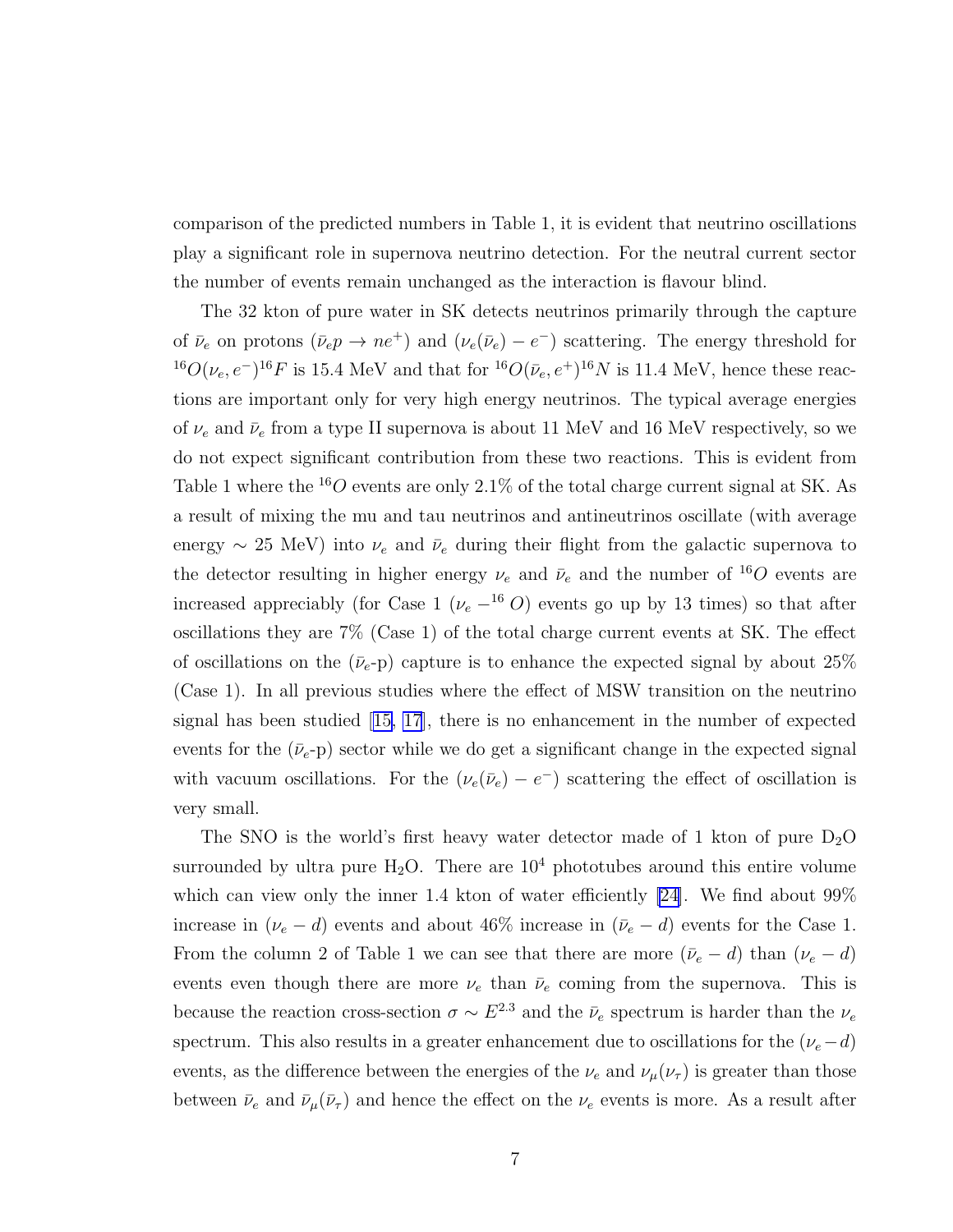oscillations are switched on the number of  $(\nu_e - d)$  events supersede the  $(\bar{\nu}_e - d)$  events. We observe a similar effect for the <sup>16</sup>O events, where the  $\bar{\nu}_e$  signal without oscillations is more than the  $\nu_e$  signal, while the effect of oscillations is more for the latter. The effect is more magnified in this case due to the very strong energy dependence of the reaction cross-section and also due to the fact that the energy threshold for  $(\bar{\nu}_e - ^{16}O)$ event is lower than for the ( $\nu_e$  –<sup>16</sup> O) event. In Fig. 1 we plot the signal due to the  $(\nu_e - d)$  events as a function of energy, without oscillations and with oscillations for the Case 1 and Case 2b. All the features mentioned are clearly seen. The plot for the Case 2b clearly shows oscillations.

In Fig. 2 we plot the cumulative fluence of the  $\nu_e$  coming from the supernova at 10 kpc without oscillations and with oscillations for Case 1 and Case 2b. It is seen that the result of oscillation in fact is to reduce the total number of  $\nu_e$ . Yet as seen from Table 1, we have obtained significant increase in the  $(\nu_e-d)$  events and the  $(\nu_e-16)$  events. The solution to this apparent anomaly lies in the fact that the cross-section of these reactions are strongly energy dependent. As a result of oscillations the  $\nu_e$  flux though depleted in number, gets enriched in high energy neutrinos. It is these higher energy neutrinos which enhance the  $\nu$  signal at the detector. This also explains the difference in the degree of enhancement for the different processes. For the  $(\nu_e-d)$  and  $(\nu_e-16O)$ events, especially for the latter, the effect is huge while for the  $(\nu_e - e^-)$  scattering it is negligible as it's reaction cross-section is only linearly proportional to E. Due to their high energy dependent  $\sigma$  the <sup>16</sup> $O(\nu_e, e^-)^{16}F$  events turn out to be extremely sensitive to oscillations. A similar argument holds true for the case of the antineutrinos, only here the effect of oscillations is less than in the case for the neutrinos as the difference between the energies of the  $\bar{\nu}_e$  and  $\bar{\nu}_\mu/\bar{\nu}_\tau$  is comparatively less as discussed earlier.

For the scenario 2 we have studied the effect of the mixing angles on the signal. For a fixed  $\theta_{13}$  the effect of oscillations is enhanced if we raise  $\theta_{12}$ . The effect of  $\theta_{13}$ is more subtle. The effect of oscillations increase with  $\theta_{13}$  initially and then decrease. We have also checked the effect of a chemical potential  $\mu$  on the neutrino signal. A non-zero  $\mu$  cuts the high energy tail of the neutrino signal as a result of which the total signal goes down for both with and without oscillations, the effect being greater for the more energy sensitive reactions.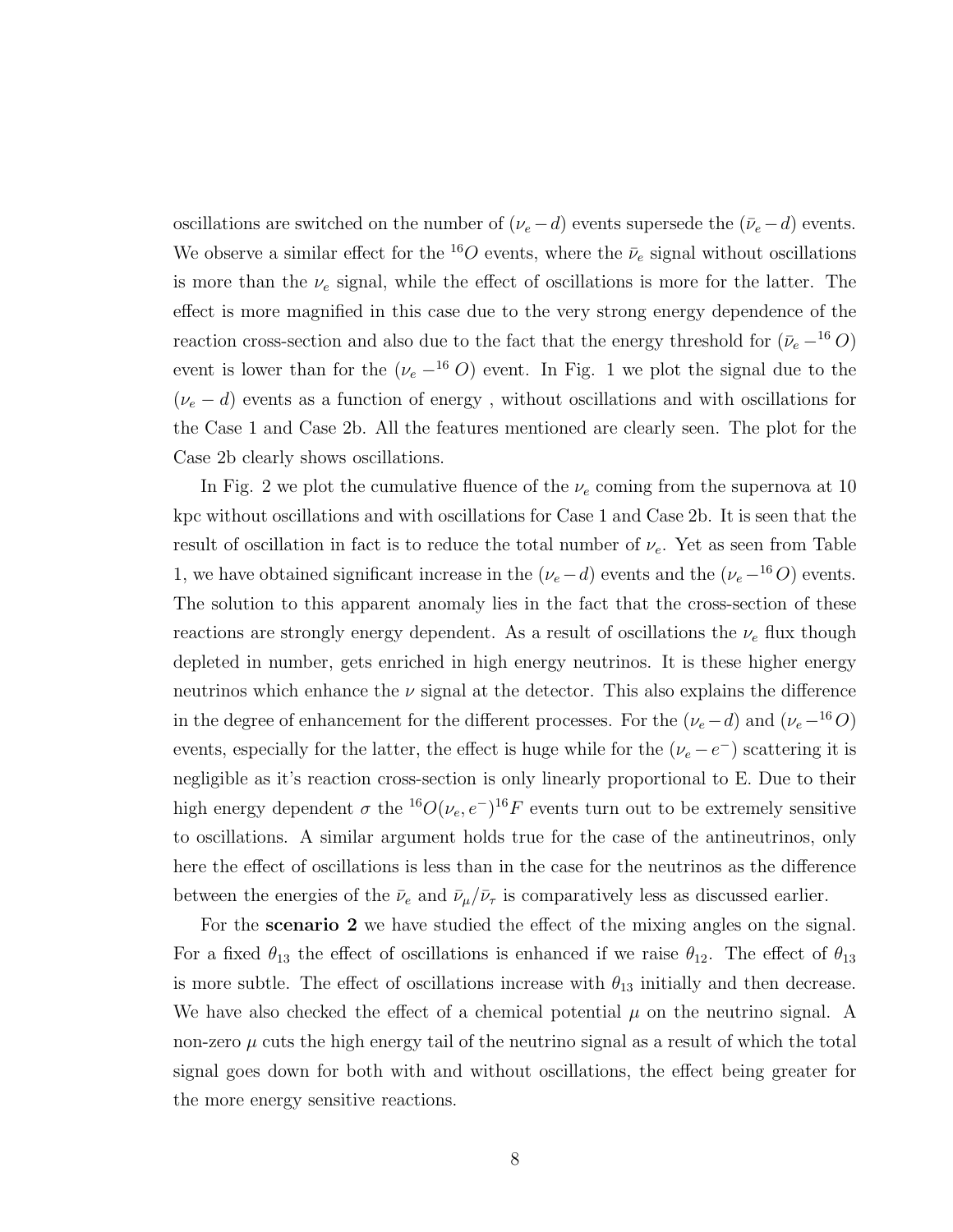<span id="page-8-0"></span>With the supernova model of Totani *et al.* [\[19\]](#page-9-0), we have obtained oscillation effects in the expected  $\nu$  signal which are significantly larger than those obtained by Burrows et al. [[16](#page-9-0), [18](#page-9-0)]. In the model that Burrows et al. use in their study, the  $\nu$  luminosities  $L_{\nu}$ are more than those for Totani *et al.* model, but the average energy is much smaller, particularly for the  $\bar{\nu}_e$  and  $\nu_{\mu,\tau}(\bar{\nu}_{\mu,\tau})$ . Hence their  $\nu_{\mu}$  spectra lacks in high energy neutrinos which results in almost negligible effect of oscillations in their case. Again in the model of Burrows et al. the average energies decrease with time while in the model of Totani *et al.* not only the average energies but also the difference between the average energies of  $\nu_e(\bar{\nu}_e)$  and  $\nu_{\mu,\tau}(\bar{\nu}_{\mu,\tau})$  increases with time. The effect of all these is to magnify the effect of oscillations in our case.

In conclusion, we have shown that with the model of Totani et al. even with vacuum oscillations we obtain appreciable enhancement in the expected  $\nu$  signal in SNO and SK even though the number of neutrinos arriving at the detector from the supernova goes down. In contrast to the case where we have MSW resonance in the supernova, with vacuum oscillations we get enhancement for both  $\nu_e$  as well as  $\bar{\nu}_e$  events. If we have a galactic supernova event in the near future and if we get a distortion in the neutrino spectrum and an enhancement in the signal, for both  $\nu_e$  as well as  $\bar{\nu}_e$  then that would indicate vacuum neutrino oscillations.

The authors wish to thank S.Goswami, A.Raychaudhuri and A.Ray for useful discussions and J.Beacom for valuable suggestions. The work of D.M. and K.K. is partially supported by the Eastern Centre for Reasearch in Astrophysics, India

## References

- $|1|$  Super-Kamiokande Collaboration, Y. Fukuda *et al.*, to appear in Phys. Lett. **B** (1998); Super-Kamiokande collaboration, Y. Fukuda *et al.*, preprint [hep](http://arxiv.org/abs/hep-ex/9805006)[ex/9805006.](http://arxiv.org/abs/hep-ex/9805006)
- [2] M.C. Gonzalez-Garcia et al., preprint [hep-ph/9807305](http://arxiv.org/abs/hep-ph/9807305).
- [3] The CHOOZ Collaboration, M. Apolonio et al., Phys. Lett. B420 (1998) 397.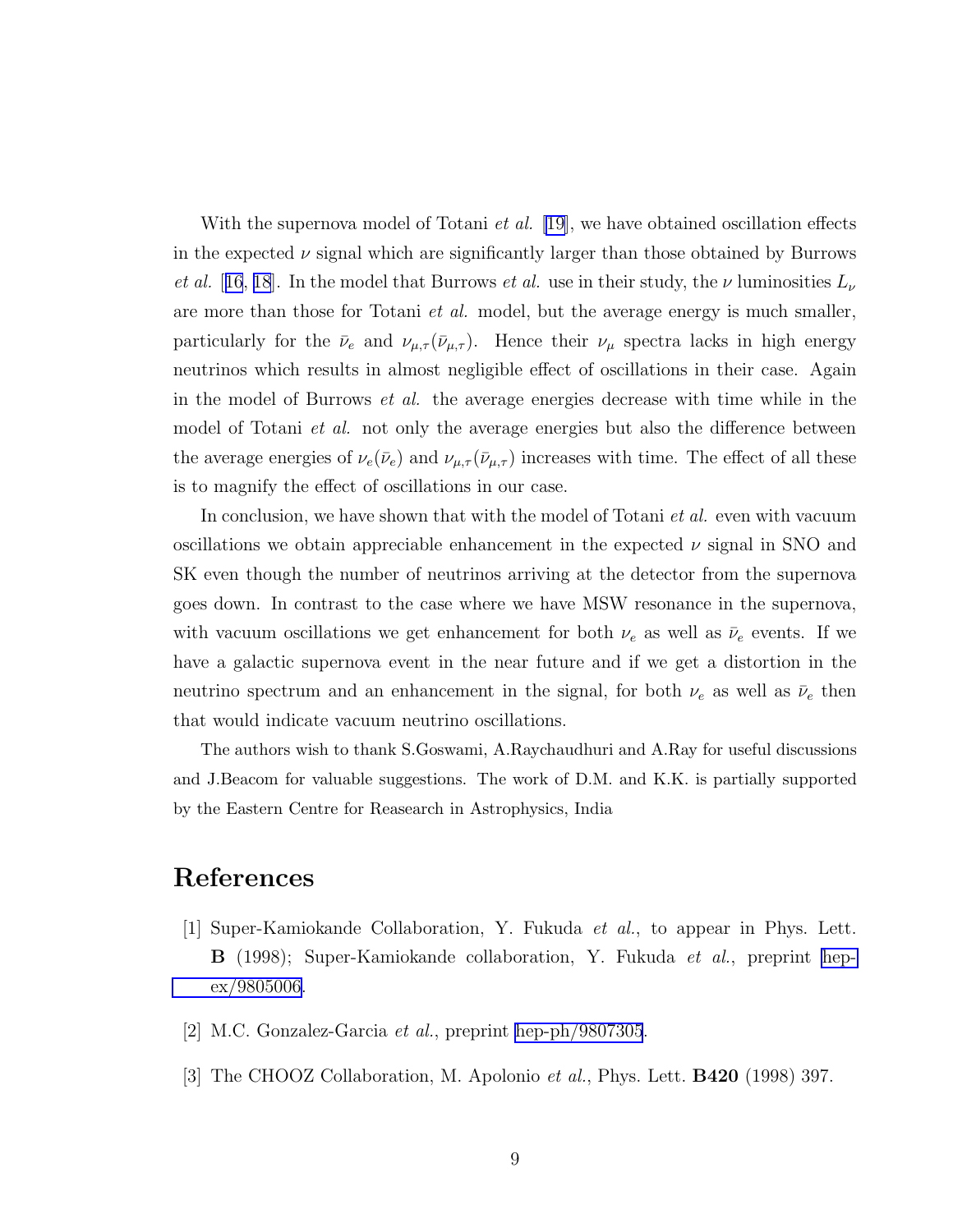- <span id="page-9-0"></span>[4] J.N. Bahcall and M.H. Pinsonneault, Rev. Mod. Phys. 67 (1995) 781; J.N. Bahcall et al., preprint [astro-ph/9805135](http://arxiv.org/abs/astro-ph/9805135).
- [5] E. Calabresu et al., Astroparticle Phys. 4, 159 (1995).
- [6] L. Wolfenstein Phys. Rev. D34 (1986) 969; S.P. Mikheyev and A.Yu. Smirnov, Sov. J. Nucl. Phys. 42(6) (1985) 913; Nuovo Cimento 9c (1986) 17.
- [7] J.N. Bahcall and P.I. Krastev, Phys. Rev. D53 (1996) 4211.
- [8] Y. Fukuda et al., the Super-Kamiokande Collaboration, [hep-ex/9805021](http://arxiv.org/abs/hep-ex/9805021); Super-Kamiokande Collaboration, talk by Y. Suzuki at Neutrino-98, June 1998, Takayama, Japan.
- [9] J.N. Bahcall *et al.*, preprint [hep-ph/9807216](http://arxiv.org/abs/hep-ph/9807216).
- [10] A.Yu. Smirnov, Phys. Rev. D48, (1993) 3264; H. Fritzsch and Z. Xing, Phys. Lett. B372, (1996) 265.
- [11] C. Giunti *et al.*, Phys. Lett. **B352**, (1995) 357.
- [12] P.F. Harrison et al., Phys. Lett. B396, (1997) 186; Phys. Lett. B349, (1995) 137.
- [13] R. Foot *et al.*, Phys. Lett. **B433**, (1998), 82.
- [14] Sudbury Neutrino Observatory Proposal, 1987 SNO-87-12, October (1987).
- [15] E.Kh. Akhmedov and Z.G. Berezhiani, Nucl. Phys. B373 (1992) 479.
- [16] A.S. Burrows *et al.*, Nucl. Phys. **B31** (proc. suppl.) (1993) 408.
- [17] Y.Z. Qian and G.M. Fuller, Phys. Rev. D49 (1994) 1762.
- [18] A.S. Burrows *et al.*, Phys. Rev. **D45** (1992) 3361.
- [19] T. Totani et al., Astrophys. J. 496 (1998) 216.
- [20] P.F. Harrison *et al.*, Phys. Lett. **B374**, (1996) 111.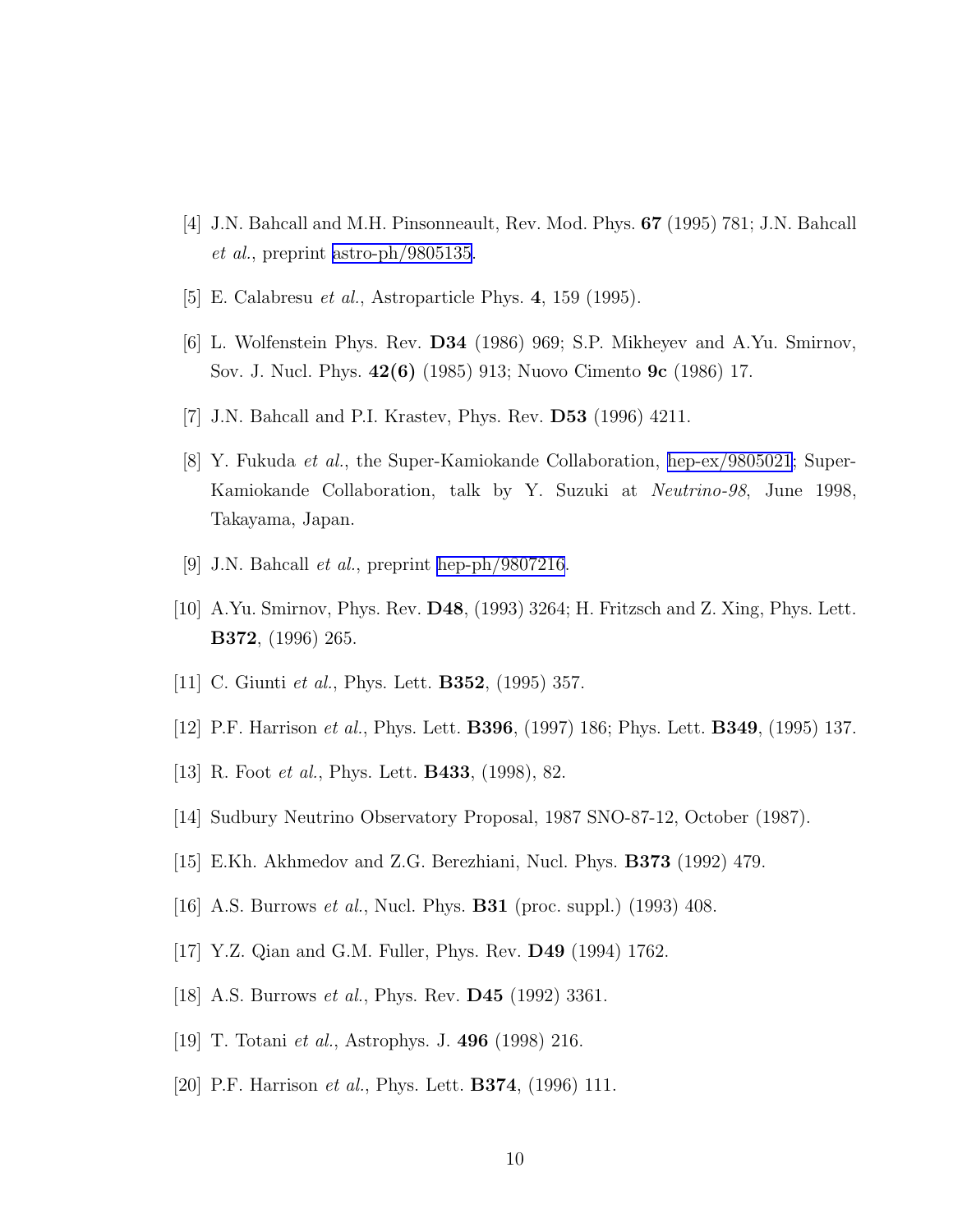- <span id="page-10-0"></span>[21] S.M. Bilenky *et al.*, Phys. Lett. **B380**, (1996) 331.
- [22] C. Giunti, preprint [hep-ph/9802201](http://arxiv.org/abs/hep-ph/9802201).
- [23] J.F. Beacom and P. Vogel, preprint [hep-ph/9802424,](http://arxiv.org/abs/hep-ph/9802424) to appear in Phys. Rev. D.
- [24] J.F. Beacom and P. Vogel, preprint [hep-ph/9806311,](http://arxiv.org/abs/hep-ph/9806311) submitted to Phys. Rev. D.
- [25] A.S. Burrows in Supernova, ed A.G. Petchek, Springer-Verlag (1992).
- [26] W.C. Haxton, Phys. Rev. D36 (1987) 2283.
- [27] E.W. Kolb et al., Phys. Rev. D35 (1998) 3518.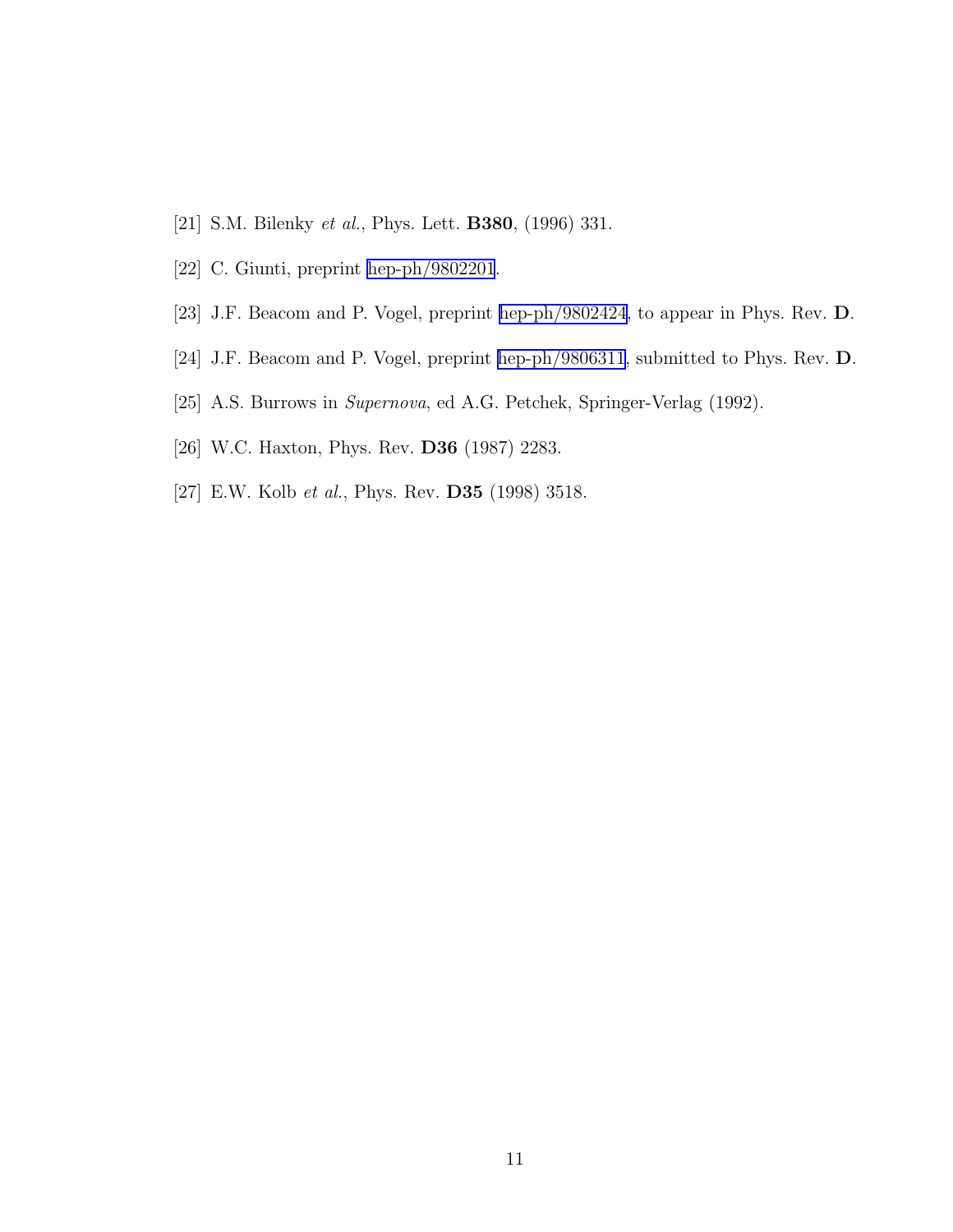|                                                                                             | signal      | with oscillation<br>signal |                  |                 |
|---------------------------------------------------------------------------------------------|-------------|----------------------------|------------------|-----------------|
| reaction                                                                                    | without     | scenario 1                 | scenario 2       |                 |
|                                                                                             | oscillation | Case 1                     | $\text{Case} 2a$ | $\text{Case}2b$ |
| $\nu_e + d \rightarrow p + p + e^-$                                                         | 78          | 155                        | 150              | 153             |
| $\bar{\nu}_e + d \rightarrow n + n + e^+$                                                   | 93          | 136                        | 133              | 135             |
| $\nu_x + d \rightarrow n + p + \nu_x$                                                       | 455         | 455                        | 455              | 455             |
| $\bar{\nu}_e + p \rightarrow n + e^+$                                                       | 263         | 330                        | 326              | 329             |
| $\nu_e + e^- \rightarrow \nu_e + e^-$                                                       | 4.68        | 5.68                       | 5.61             | 5.66            |
| $\bar{\nu}_e + e^- \rightarrow \bar{\nu}_e + e^-$                                           | 1.54        | 1.77                       | 1.76             | 1.77            |
| $\nu_{\mu,\tau}(\bar{\nu}_{\mu,\tau}) + e^- \to \nu_{\mu,\tau}(\bar{\nu}_{\mu,\tau}) + e^-$ | 3.87        | 3.55                       | 3.50             | 3.53            |
| $\nu_e + ^{16}O \rightarrow e^- + ^{16}F$                                                   | 1.13        | 14.58                      | 13.78            | 14.45           |
| $\bar{\nu}_e + ^{16}O \rightarrow e^+ + ^{16}N$                                             | 4.57        | 10.62                      | 10.23            | 10.53           |
| $\nu_x + ^{16}O \rightarrow \nu_x + \gamma + X$                                             | 13.6        | 13.6                       | 13.6             | 13.6            |

Table 1 The expected number of neutrino events for a 1 kton water cerenkov detector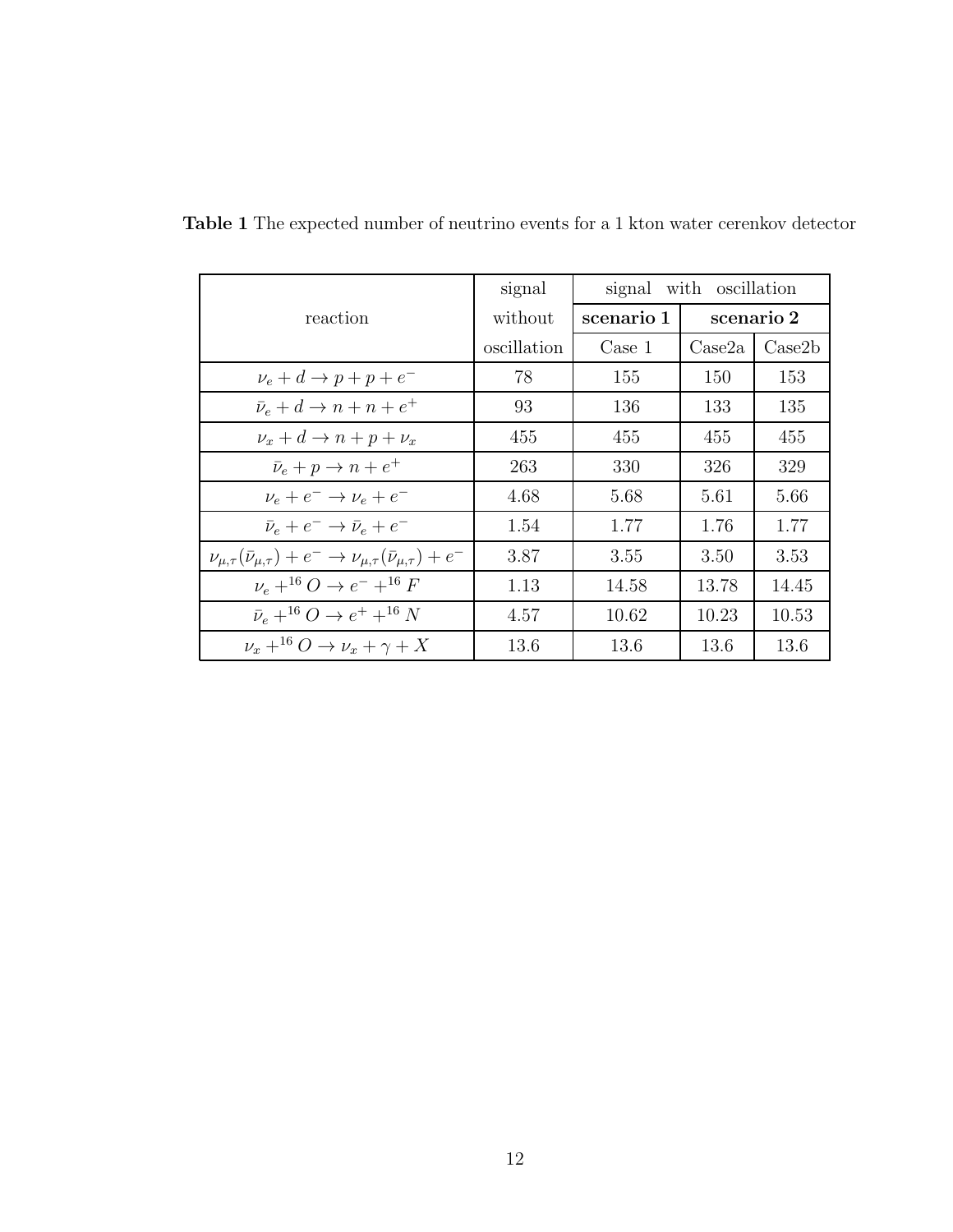## Figure Captions

Fig. 1 The ( $\nu_e - d$ ) signal at SNO vs neutrino energy without and with oscillations for the Case 1 and Case 2b

Fig. 2 The cumulative  $\nu_e$  fluence as a function of the neutrino energy without and with oscillations for the Case 1 and Case 2b. Also shown is the  $\nu_\mu$  fluence for comparison.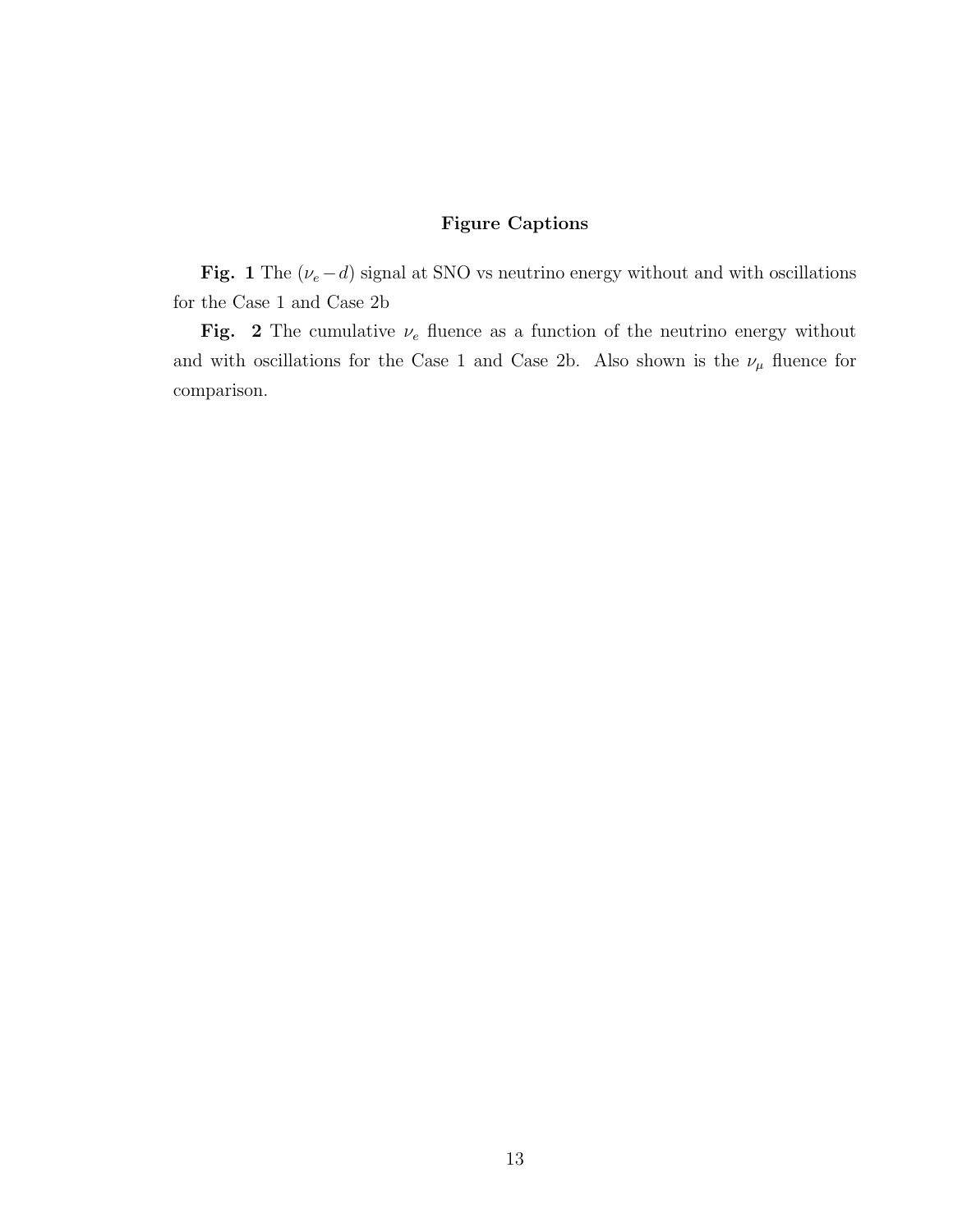

**Fig. 1**